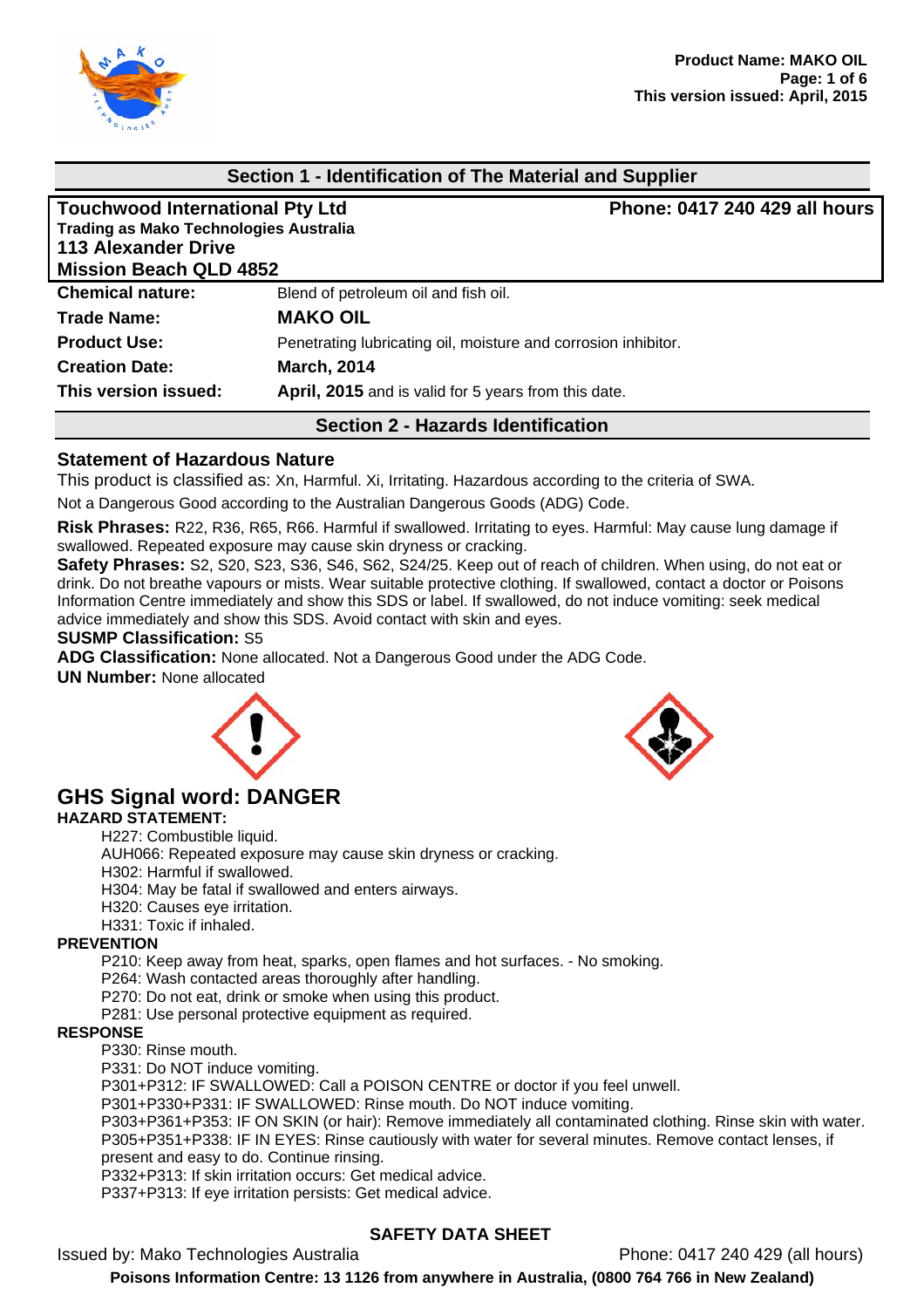

P391: Collect spillage.

P370+P378: In case of fire, use carbon dioxide, dry chemical, foam.

#### **STORAGE**

P402+P404: Store in a dry place. Store in a closed container.

P403+P235: Store in a well-ventilated place. Keep cool.

#### **DISPOSAL**

P501: If they can not be recycled, dispose of contents to an approved waste disposal plant and containers to landfill (see Section 13 of this SDS).

#### **Emergency Overview**

#### **Physical Description & Colour**: Amber liquid.

#### **Odour:** Characteristic odour.

**Major Health Hazards:** harmful if swallowed, eye irritant, if aspirated, may cause lung damage, repeated exposure may cause skin dryness or cracking.

### **Potential Health Effects**

### **Inhalation:**

**Short Term Exposure:** Available data indicates that this product is not harmful. In addition product is unlikely to cause any discomfort or irritation.

**Long Term Exposure:** No data for health effects associated with long term inhalation.

### **Skin Contact:**

**Short Term Exposure:** Available data indicates that this product is not harmful. It should present no hazards in normal use. However product may be irritating, but is unlikely to cause anything more than mild transient discomfort. **Long Term Exposure:** Repeated exposure may cause skin dryness or cracking.

### **Eye Contact:**

**Short Term Exposure:** This product is an eye irritant. Symptoms may include stinging and reddening of eyes and watering which may become copious. Other symptoms may also become evident. If exposure is brief, symptoms should disappear once exposure has ceased. However, lengthy exposure or delayed treatment may cause permanent damage.

**Long Term Exposure:** No data for health effects associated with long term eye exposure.

### **Ingestion:**

**Short Term Exposure:** Significant oral exposure is considered to be unlikely. Because of the low viscosity of this product, it may directly enter the lungs if swallowed, or if subsequently vomited. Once in the lungs, it is very difficult to remove and can cause severe injury or death. However, this product may be irritating to mucous membranes but is unlikely to cause anything more than transient discomfort.

**Long Term Exposure:** No data for health effects associated with long term ingestion.

#### **Carcinogen Status:**

**SWA:** No significant ingredient is classified as carcinogenic by SWA. **NTP:** No significant ingredient is classified as carcinogenic by NTP. **IARC:** No significant ingredient is classified as carcinogenic by IARC.

| Section 3 - Composition/Information on Ingredients                                                               |               |        |                                |         |  |  |
|------------------------------------------------------------------------------------------------------------------|---------------|--------|--------------------------------|---------|--|--|
| <b>Ingredients</b>                                                                                               | <b>CAS No</b> | Conc,% | TWA $(mg/m^3)$ STEL $(mg/m^3)$ |         |  |  |
| Naphtha (petroleum), hydrotreated heavy                                                                          | 64742-48-9    | 30-50  | not set                        | not set |  |  |
| Fish oil                                                                                                         | not set       |        | not set                        | not set |  |  |
| Other non hazardous ingredients                                                                                  | various       | to 100 | not set                        | not set |  |  |
| This is a common ship was duct who are constructive of common sample may write with a Marco monotice of attenues |               |        |                                |         |  |  |

This is a commercial product whose exact ratio of components may vary slightly. Minor quantities of other non hazardous ingredients are also possible.

The SWA TWA exposure value is the average airborne concentration of a particular substance when calculated over a normal 8 hour working day for a 5 day working week. The STEL (Short Term Exposure Limit) is an exposure value that may be equalled (but should not be exceeded) for no longer than 15 minutes and should not be repeated more than 4 times per day. There should be at least 60 minutes between successive exposures at the STEL. The term "peak "is used when the TWA limit, because of the rapid action of the substance, should never be exceeded, even briefly.

# **SAFETY DATA SHEET**

Issued by: Mako Technologies Australia Phone: 0417 240 429 (all hours)

**Poisons Information Centre: 13 1126 from anywhere in Australia, (0800 764 766 in New Zealand)**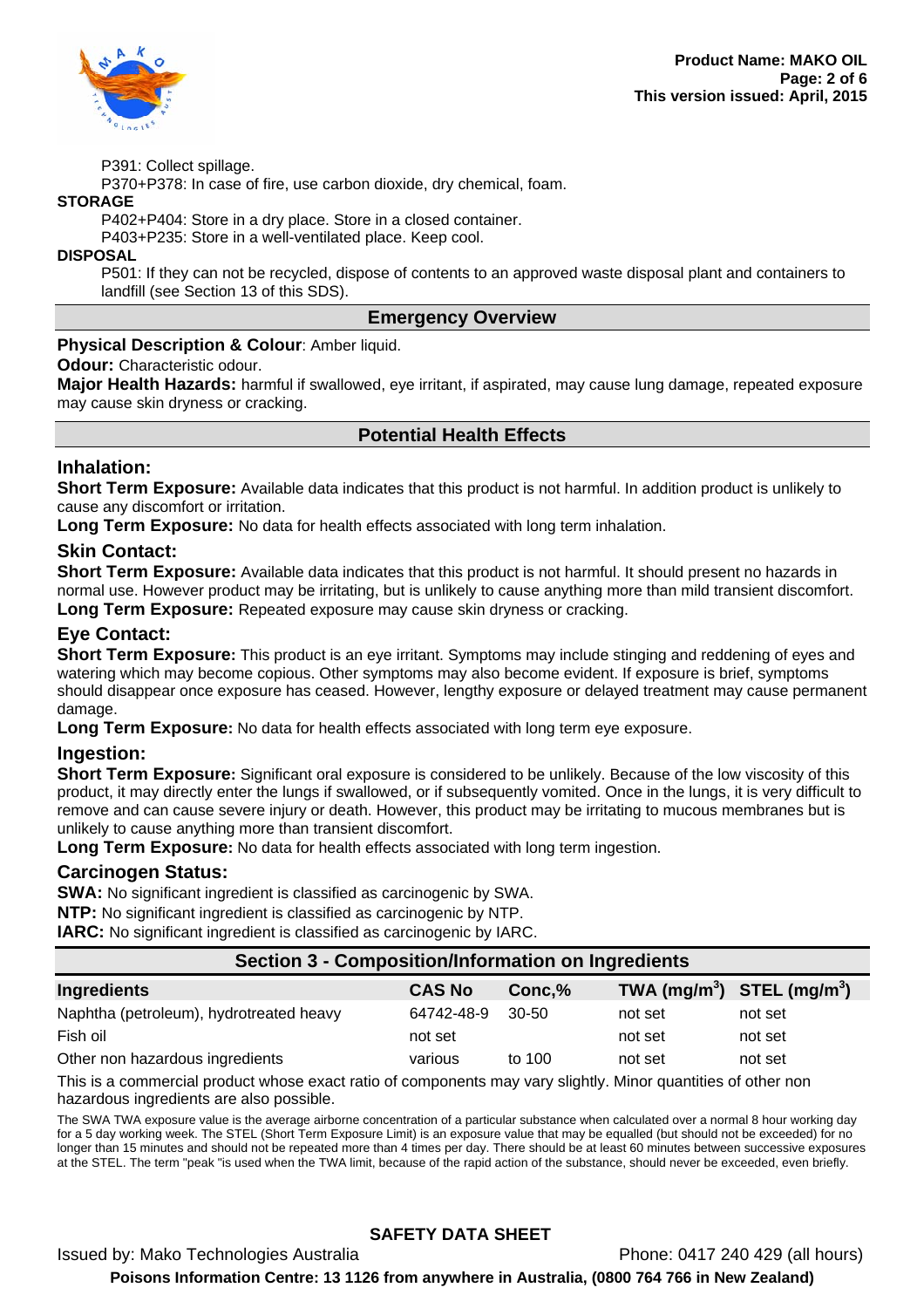

# **Section 4 - First Aid Measures**

### **General Information:**

You should call The Poisons Information Centre if you feel that you may have been poisoned, burned or irritated by this product. The number is 13 1126 from anywhere in Australia (0800 764 766 in New Zealand) and is available at all times. Have this SDS with you when you call.

**Inhalation:** First aid is not generally required. If in doubt, contact a Poisons Information Centre or a doctor. **Skin Contact:** Gently blot away excess liquid. Wash gently and thoroughly with water (use non-abrasive soap if necessary) for 5 minutes or until chemical is removed.

**Eye Contact:** Quickly and gently blot material from eyes. Immediately flush the contaminated eye(s) with lukewarm, gently flowing water for 20 minutes or until the product is removed, while holding the eyelid(s) open. Take care not to rinse contaminated water into the unaffected eye or onto the face. Obtain medical attention immediately. Take special care if exposed person is wearing contact lenses.

**Ingestion:** If swallowed, do NOT induce vomiting. Wash mouth with water and contact a Poisons Information Centre, or call a doctor.

# **Section 5 - Fire Fighting Measures**

**Fire and Explosion Hazards**: The major hazard in fires is usually inhalation of heated and toxic or oxygen deficient (or both), fire gases. There is little risk of an explosion from this product if commercial quantities are involved in a fire. Violent steam generation or eruption may occur upon application of direct water stream on hot liquids. Vapours from this product are heavier than air and may accumulate in sumps, pits and other low-lying spaces, forming potentially explosive mixtures. They may also flash back considerable distances.

Fire decomposition products from this product may be toxic if inhaled. Take appropriate protective measures.

**Extinguishing Media:** In case of fire, use carbon dioxide, dry chemical, foam.

| Fire Fighting: If a significant quantity of this product is involved in a fire, call the fire brigade. |                                                      |  |  |
|--------------------------------------------------------------------------------------------------------|------------------------------------------------------|--|--|
| Flash point:                                                                                           | Approx 64°C                                          |  |  |
| <b>Upper Flammability Limit:</b>                                                                       | No data.                                             |  |  |
| <b>Lower Flammability Limit:</b>                                                                       | No data.                                             |  |  |
| <b>Autoignition temperature:</b>                                                                       | No data.                                             |  |  |
| <b>Flammability Class:</b>                                                                             | Flammable Category 4 (GHS), C1 combustible (AS 1940) |  |  |

# **Section 6 - Accidental Release Measures**

**Accidental release:** In the event of a major spill, prevent spillage from entering drains or water courses. Wear full protective clothing including eye/face protection. All skin areas should be covered. See below under Personal Protection regarding Australian Standards relating to personal protective equipment. Suitable materials for protective clothing include rubber, PVC. Eye/face protective equipment should comprise as a minimum, protective glasses and, preferably, goggles. If there is a significant chance that vapours or mists are likely to build up in the cleanup area, we recommend that you use a respirator. Usually, no respirator is necessary when using this product. However, if you have any doubts consult the Australian Standard mentioned below (section 8).

Stop leak if safe to do so, and contain spill. Absorb onto sand, vermiculite or other suitable absorbent material. If spill is too large or if absorbent material is not available, try to create a dike to stop material spreading or going into drains or waterways. Sweep up and shovel or collect recoverable product into labelled containers for recycling or salvage, and dispose of promptly. Can be slippery on floors, especially when wet. Recycle containers wherever possible after careful cleaning. After spills, wash area preventing runoff from entering drains. If a significant quantity of material enters drains, advise emergency services. This material may be suitable for approved landfill. Ensure legality of disposal by consulting regulations prior to disposal. Thoroughly launder protective clothing before storage or re-use. Advise laundry of nature of contamination when sending contaminated clothing to laundry.

# **Section 7 - Handling and Storage**

**Handling:** Keep exposure to this product to a minimum, and minimise the quantities kept in work areas. Check Section 8 of this SDS for details of personal protective measures, and make sure that those measures are followed. The measures detailed below under "Storage" should be followed during handling in order to minimise risks to persons using the product in the workplace. Also, avoid contact or contamination of product with incompatible materials listed in Section 10.

# **SAFETY DATA SHEET**

Issued by: Mako Technologies Australia Phone: 0417 240 429 (all hours) **Poisons Information Centre: 13 1126 from anywhere in Australia, (0800 764 766 in New Zealand)**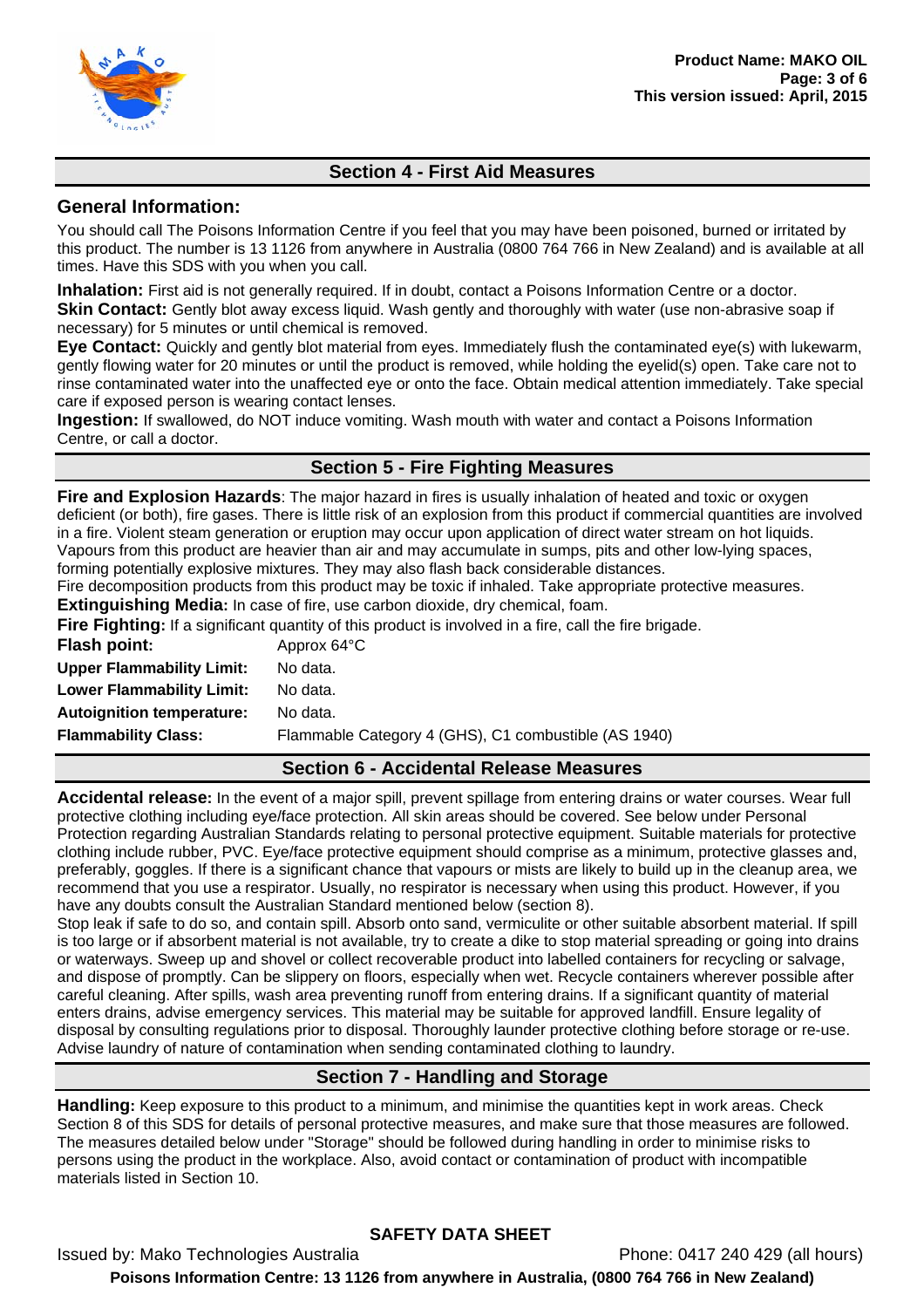

**Storage:** This product is a Scheduled Poison. Observe all relevant regulations regarding sale, transport and storage of this schedule of poison. Store packages of this product in a cool place. Make sure that containers of this product are kept tightly closed. Keep containers dry and away from water. Make sure that the product does not come into contact with substances listed under "Incompatibilities" in Section 10. Some liquid preparations settle or separate on standing and may require stirring before use. Check packaging - there may be further storage instructions on the label.

# **Section 8 - Exposure Controls and Personal Protection**

The following Australian Standards will provide general advice regarding safety clothing and equipment:

Respiratory equipment: **AS/NZS 1715**, Protective Gloves: **AS 2161**, Occupational Protective Clothing: AS/NZS 4501 set 2008, Industrial Eye Protection: **AS1336** and **AS/NZS 1337**, Occupational Protective Footwear: **AS/NZS2210**.

**SWA Exposure Limits TWA (mg/m<sup>3</sup>**

# **) STEL (mg/m<sup>3</sup> )**

Exposure limits have not been established by SWA for any of the significant ingredients in this product.

No special equipment is usually needed when occasionally handling small quantities. The following instructions are for bulk handling or where regular exposure in an occupational setting occurs without proper containment systems.

**Ventilation:** This product should only be used in a well ventilated area. If natural ventilation is inadequate, use of a fan is suggested.

**Eye Protection:** Protective glasses or goggles should be worn when this product is being used. Failure to protect your eyes may cause them harm. Emergency eye wash facilities are also recommended in an area close to where this product is being used.

**Skin Protection:** You should avoid contact even with mild skin irritants. Therefore you should wear suitable impervious elbow-length gloves and facial protection when handling this product. See below for suitable material types.

**Protective Material Types:** We suggest that protective clothing be made from the following materials: rubber, PVC.

**Respirator:** Usually, no respirator is necessary when using this product. However, if you have any doubts consult the Australian Standard mentioned above.

Eyebaths or eyewash stations and safety deluge showers should, if practical, be provided near to where this product is being handled commercially.

# **Section 9 - Physical and Chemical Properties:**

| <b>Physical Description &amp; colour:</b> | Amber liquid.                                    |  |  |  |
|-------------------------------------------|--------------------------------------------------|--|--|--|
| Odour:                                    | Characteristic odour.                            |  |  |  |
| <b>Boiling Point:</b>                     | Not available.                                   |  |  |  |
| <b>Freezing/Melting Point:</b>            | No specific data. Liquid at normal temperatures. |  |  |  |
| <b>Volatiles:</b>                         | No specific data. Expected to be low at 100°C.   |  |  |  |
| <b>Vapour Pressure:</b>                   | Negligible at normal ambient temperatures.       |  |  |  |
| <b>Vapour Density:</b>                    | No data.                                         |  |  |  |
| <b>Specific Gravity:</b>                  | 0.83 approx                                      |  |  |  |
| <b>Water Solubility:</b>                  | Insoluble.                                       |  |  |  |
| pH:                                       | No data.                                         |  |  |  |
| <b>Volatility:</b>                        | Negligible at normal ambient temperatures.       |  |  |  |
| <b>Odour Threshold:</b>                   | No data.                                         |  |  |  |
| <b>Evaporation Rate:</b>                  | No data.                                         |  |  |  |
| <b>Coeff Oil/water Distribution:</b>      | No data                                          |  |  |  |
| <b>Autoignition temp:</b>                 | No data.                                         |  |  |  |
|                                           | <b>Section 10 - Stability and Reactivity</b>     |  |  |  |

### **Reactivity:** This product is unlikely to react or decompose under normal storage conditions. However, if you have any doubts, contact the supplier for advice on shelf life properties.

**Conditions to Avoid:** This product should be kept in a cool place, preferably below 30°C. Keep containers tightly closed. Containers should be kept dry.

**Incompatibilities:** strong oxidising agents, porous materials such as zeolites and similar mineral products, rags.

# **SAFETY DATA SHEET**

Issued by: Mako Technologies Australia Phone: 0417 240 429 (all hours) **Poisons Information Centre: 13 1126 from anywhere in Australia, (0800 764 766 in New Zealand)**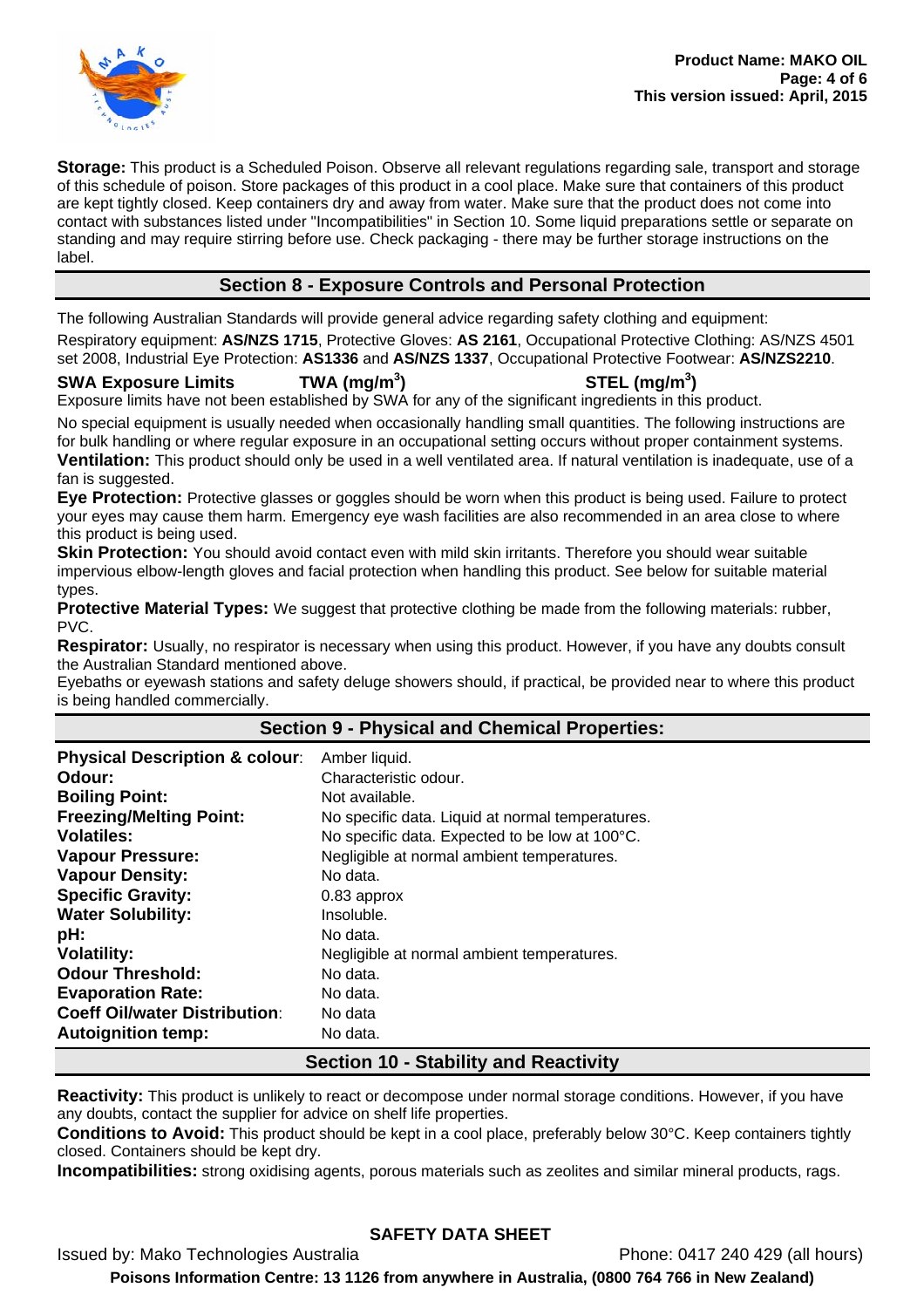

**Fire Decomposition:** Combustion forms carbon dioxide, and if incomplete, carbon monoxide and possibly smoke. Water is also formed. Carbon monoxide poisoning produces headache, weakness, nausea, dizziness, confusion, dimness of vision, disturbance of judgment, and unconsciousness followed by coma and death. **Polymerisation:** Polymerisation reactions are unlikely; they are not expected to occur.

### **Section 11 - Toxicological Information**

**Toxicity:** A summary of white spirit type hydrocarbons can be found at

http://www.inchem.org/documents/ehc/ehc/ehc187.htm

Ingestion of white spirit has been reported to produce gastrointestinal irritation with pain, vomiting and diarrhoea. Lesions of the mucous membranes in the oesophagus and the gastrointestinal tract followed the oral exposure. Owing to its low viscosity and low surface tension, white spirit poses a risk of aspiration into the lungs following oral exposure. A few ml of solvent aspirated into the lungs are able to produce serious bronchopneumonia and 10-30ml may be fatal.

Prolonged dermal exposure to white spirit, e.g., resulting from wearing clothes that have been soaked or moistened by white spirit for hours, may produce irritation and dermatitis.

Single cases of acute toxicity to the kidney, liver and bone marrow have been reported following exposure to white spirit at high levels. However, owing to lack of details and the sporadic nature of the reportings, the relevance of these findings is unclear.

Inhalation of aliphatic hydrocarbon vapours seems to show little toxicity but are CNS depressants and have a disinhibiting euphoric effect.

### **Section 12 - Ecological Information**

Insufficient data to be sure of status.

### **Section 13 - Disposal Considerations**

**Disposal:** This product may be recycled if unused, or if it has not been contaminated so as to make it unsuitable for its intended use. If it has been contaminated, it may be possible to reclaim the product by filtration, distillation or some other means. If neither of these options is suitable in-house, consider controlled incineration, or contact a specialist waste disposal company.

# **Section 14 - Transport Information**

**ADG Code:** This product is not classified as a Dangerous Good. No special transport conditions are necessary unless required by other regulations.

### **Section 15 - Regulatory Information**

**AICS:** All of the significant ingredients in this formulation are compliant with NICNAS regulations. The following ingredient: Naphtha (petroleum), hydrotreated heavy (as liquid hydrocarbon), is mentioned in the SUSMP.

### **Section 16 - Other Information**

**This SDS contains only safety-related information. For other data see product literature.** 

**Acronyms: ADG Code** Australian Code for the Transport of Dangerous Goods by Road and Rail (7<sup>th</sup> edition)<br>**AICS** Australian Inventory of Chemical Substances **Australian Inventory of Chemical Substances SWA Safe Work Australia, formerly ASCC and NOHSC CAS number Chemical Abstracts Service Registry Number Hazchem Code** Emergency action code of numbers and letters that provide information to emergency services especially firefighters **IARC** International Agency for Research on Cancer **NOS** Not otherwise specified **NTP** National Toxicology Program (USA)<br>
R-Phrase Risk Phrase **R-Phrase** Risk Phrase **SUSMP** Standard for the Uniform Scheduling of Medicines & Poisons **UN Number** United Nations Number

# **SAFETY DATA SHEET**

Issued by: Mako Technologies Australia Phone: 0417 240 429 (all hours) **Poisons Information Centre: 13 1126 from anywhere in Australia, (0800 764 766 in New Zealand)**